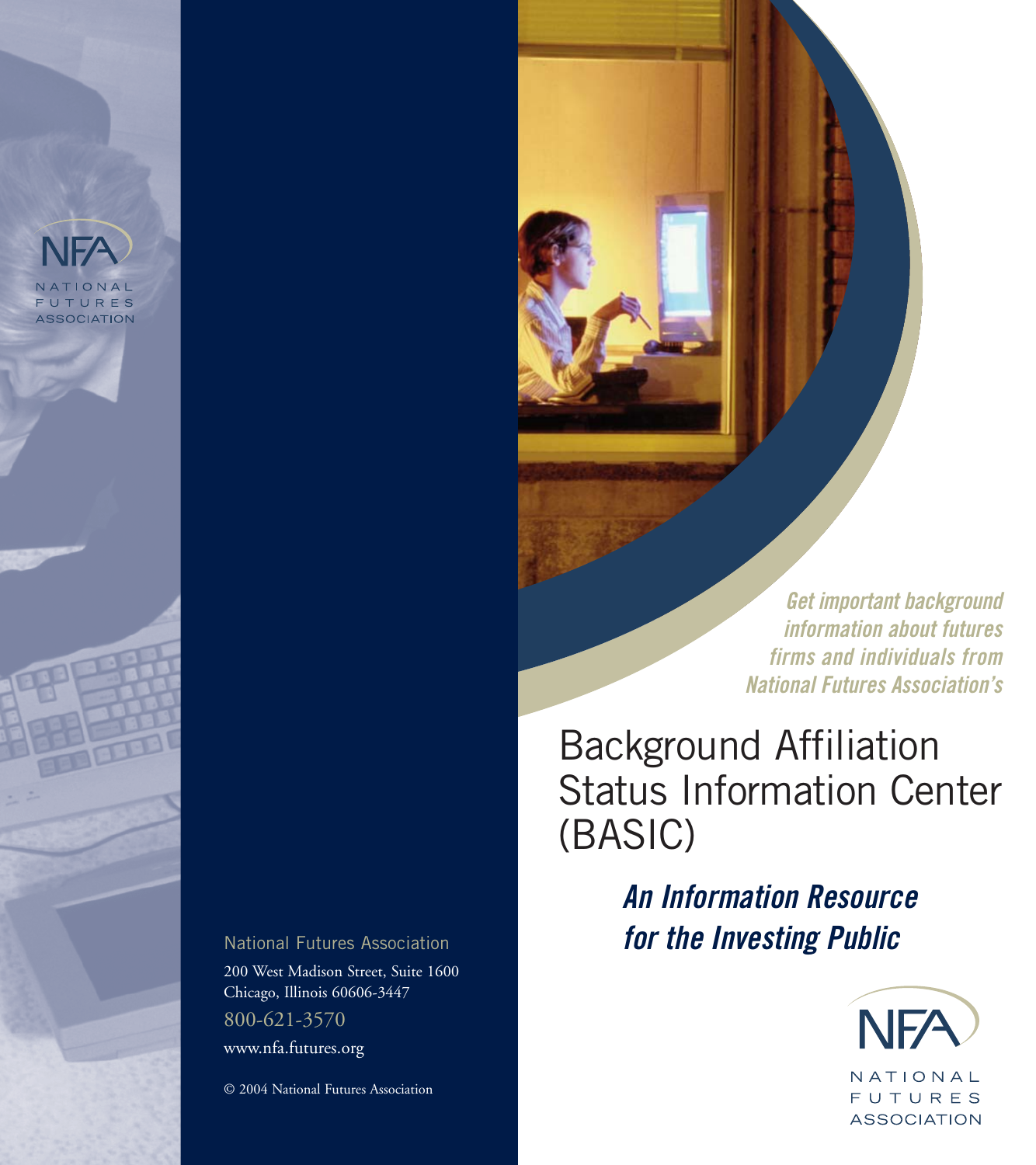With the introduction of new products and easier access via electronic trading platforms, the U.S. futures markets are attracting an increasing number of individuals looking for ways to manage their financial risk. For over two decades, National Futures Association (NFA) has dedicated itself to safeguarding the integrity of the futures markets and protecting the investing public. As part of NFA's commitment to investor protection, the Association provides investors with tools to help them conduct due diligence before making financial decisions. This brochure gives a brief overview of one of NFA's most popular investor resources: the Background Affiliation Status Information Center (BASIC).



National Futures Association (NFA) is the industrywide selfregulatory organization for the U.S. futures industry. NFA's mission is to provide innovative and efficient regulatory programs and services that safeguard the integrity of the derivatives markets and protect investors. NFA's activities are overseen by the Commodity Futures Trading Commission (CFTC), the government agency responsible for regulating the U.S. futures industry.

# AN OVERVIEW OF NFA'S MEMBERS

Virtually every firm or individual who conducts futures or options on futures business with the public must be registered with the CFTC and a Member of NFA. NFA Membership categories include futures commission merchants (FCMs), commodity trading advisors (CTAs), commodity pool operators (CPOs) and introducing brokers (IBs). There are approximately 4,200 NFA Member firms and about 55,000 NFA Associate Members, individuals associated with NFA Member firms.

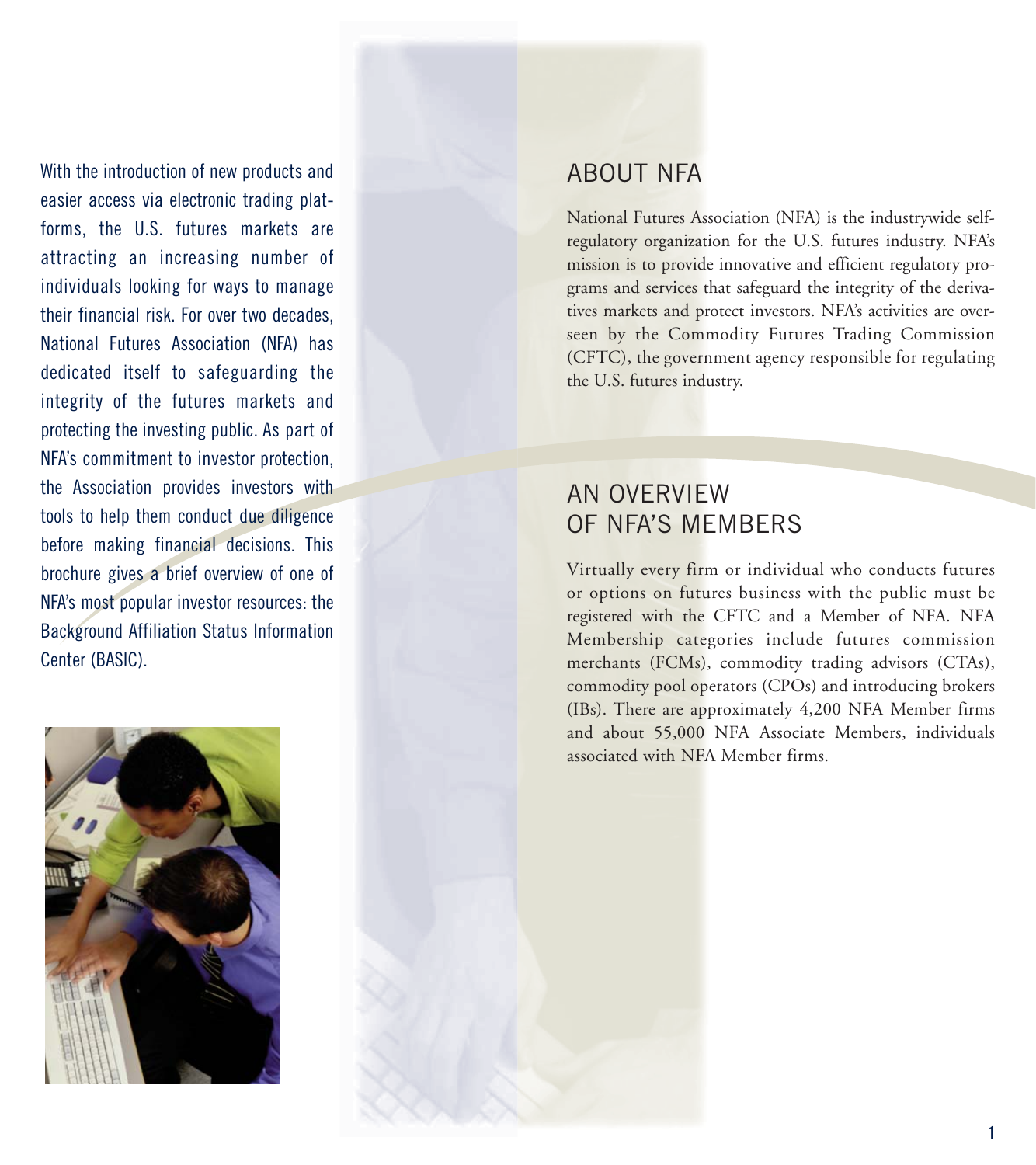# THE HISTORY OF BASIC



In 1991, NFA created the Disciplinary Information Access Line (DIAL), the nation's first clearinghouse of disciplinary information about futures firms and salespeople. The introduction of DIAL allowed investors and others for the first time to get a "one-stop" background check from government and self-regulatory sources about the disciplinary history and other background of 150,000 individuals and 10,000 firms that either are now or have been involved in the futures industry.

NFA moved this extensive database of information online in 1998 and re-named it BASIC. The service is offered free of charge and can be accessed 24 hours a day through NFA's Web site at www.nfa.futures.org, or by calling NFA's Information Center at (800) 621-3570 between the hours of 8:00 a.m. and 5:00 p.m. Central Time.

The information is available immediately. You do not need to submit a request and wait days for it to show up in the mail.

Investors and other industry participants conduct more than 600,000 BASIC searches every year.

# INFORMATION AVAILABLE IN BASIC

As an individual considering investing in the futures markets, you should ask some fundamental questions regarding the firm and/or individual you may be doing business with. BASIC will give you the answers to most, if not all, of those questions. For example:

#### **Is the person/firm registered with the CFTC?**

BASIC contains current and historical registration information concerning all current and former CFTC registrants, including name, business address and registration history in the futures industry.

#### **Have there been any regulatory actions taken against the firm/individual?**

BASIC provides information concerning disciplinary actions taken by NFA, the CFTC and all the U.S. futures exchanges. If you are researching a firm, you should also conduct a background check of all the individuals listed as principals of the firm. Sometimes the firm will have no disciplinary history, but one or more of the principals may have been disciplined while working at other firms.

#### **Has the firm/individual been named in any dispute resolution cases?**

BASIC gives you details concerning NFA arbitration matters involving disputes between investors and NFA Members if the case went to hearing and an award was



issued after January 1, 1990. You will also find summary data concerning the number of cases filed with the CFTC's reparations program.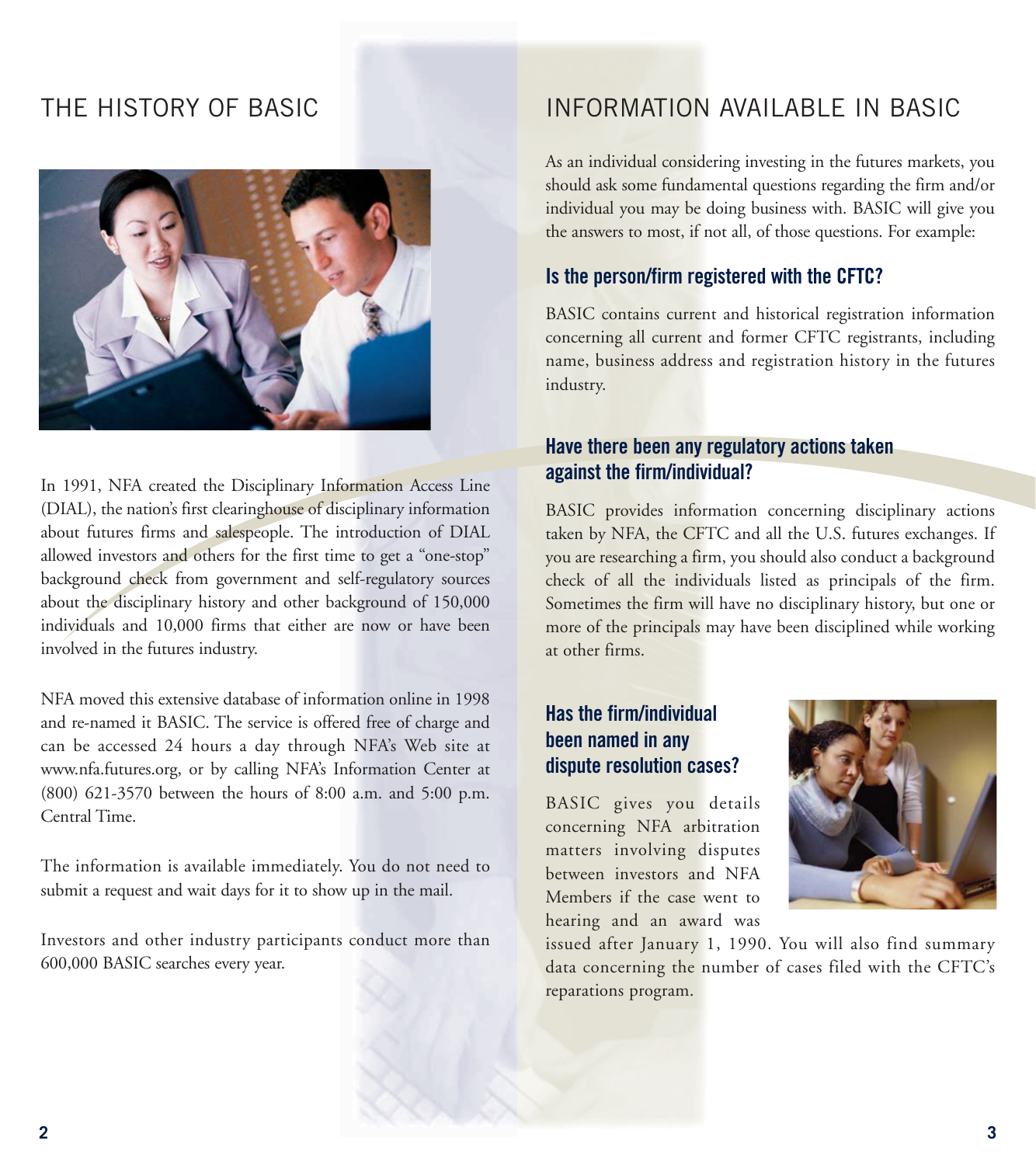# INFORMATION NOT AVAILABLE IN BASIC

BASIC does not include information about civil actions between parties (other than summary information concerning CFTC reparations or NFA arbitrations), criminal proceedings or actions taken by other federal regulatory agencies or self-regulatory organizations in other industries. BASIC also does not include information about pending NFA arbitration cases or cases without an award. Regulatory actions taken by futures exchanges prior to 1990 may not be included, because while some contributors have entered them, others have not. Finally, although information regarding pending cases at NFA and the CFTC can be found in BASIC, pending exchange complaints that have not been adjudicated are not included.

If the individual or firm is unable or unwilling to provide you with an NFA ID number or if you have entered an NFA ID that you are certain is correct and "No Current Status" displays, you may be dealing with an entity not registered with the CFTC and not an NFA Member. Conducting futures-related business with these individuals or firms could cause you problems.

If you think you are dealing with an individual or firm not registered with the CFTC and not an NFA Member, please send an e-mail or call NFA's Information Center toll free at (800) 621-3570 between the hours of 8:00 a.m. and 5:00 p.m. Central Time.

### HOW TO CONDUCT A BASIC SEARCH

There are four ways to conduct a search in BASIC:

- Search by NFA ID
- Search by Individual Name
- Search by Firm Name
- Search by Pool Name

Searching by NFA ID number is by far the most efficient and precise search option. With some exceptions, every individual or other type of entity that wishes to conduct futures-related business with customers, must apply for and obtain CFTC registration and NFA membership. In most cases, an individual or entity that has applied for CFTC registration or NFA membership, in the past 20 years, is assigned its own NFA ID. An NFA ID can have as few as one digit and up to seven digits. An NFA ID is assigned to one entity and it is not used more than once. We recommend that you contact the individual or firm and request their NFA ID before using BASIC. If you are unable to obtain the party's specific NFA ID, you can also conduct a search using the individual's name, the firm's name or the name of a commodity pool.

## ADDITIONAL RESOURCES

In addition to BASIC, NFA publishes several informational brochures for the investing public, including:

- Opportunity and Risk: An Educational Guide to Trading Futures and Options on Futures
- Security Futures Products
- Trading in the Retail Off-Exchange Foreign Currency Market: What Investors Need to Know

All of these brochures are available at no cost. You can either download them from NFA's Web site (www.nfa.futures.org), or you can order copies by calling NFA's Information Center.

**Investing in the futures markets is a high-risk, volatile venture. Don't add to your risk by giving your money to a firm or individual that you know little or nothing about. Always remember to conduct a background search using NFA's BASIC system as part of your overall due diligence.**